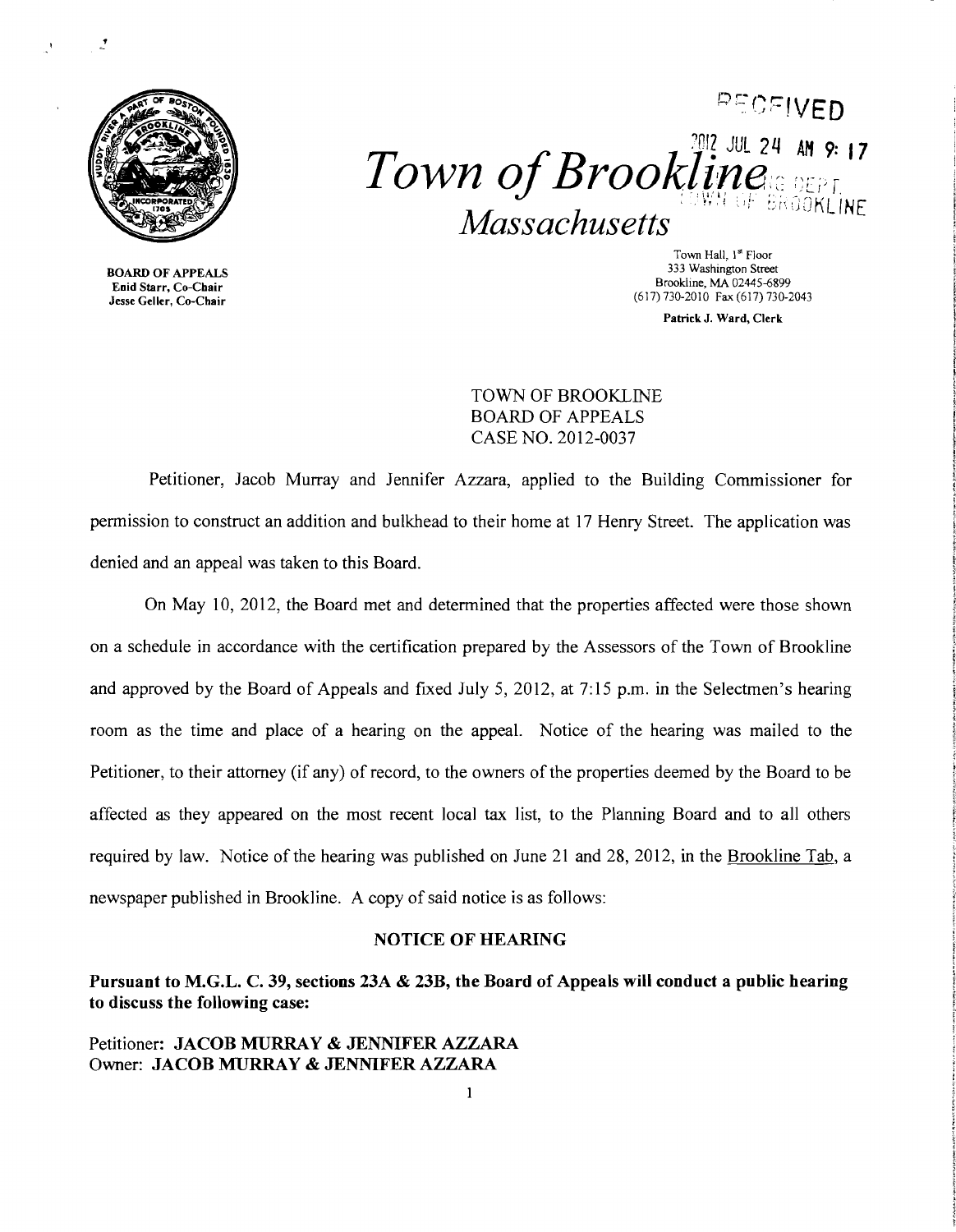Location of Premises: 17 HENRY STREET Date of Hearing: July 5, 2012 Time of Hearing: 7:15 p.m. Place of Hearing: Selectmen's Hearing Room, 6<sup>th</sup> Floor

A public hearing will be held for a variance and/or special permit from:

- 1. 5.09.2.j; Design Review, special permit required.
- 2. 5.22.3; Exceptions to Maximum Floor Area Ratio (FAR) for Residential Units, special permit required.
- 3. 5.43; Exception to Yard and Setback Regulations, special permit required.
- 4. 5.60; Side Yard Requirements, variance required.
- 5. 5.61; Projection into side yard, variance required.
- 6. 5.70; RearYard Requirements, variance required.
- 7. 5.90; Minimum Landscaped Open Space, variance required
- 8. 5.91; Minimum Useable Open Space, variance required.
- 9. 8.02.2; Alteration or Extension, special permit required

of the Zoning By-Law to construct an addition in the rear yard and move a bulkhead to the side yard of their home at 17 HENRY STREET

Said Premise located in a M-l.O (Apartment House) residential district.

*Hearings, once opened, may be continued by the Chair to a date and time certain. No further notice will be mailed to abutters or advertised in the TAB. Questions regarding whether a hearing has been continued, or the date and time ofany hearing may be directed to the Zoning Administrator at 617-734* 2134 or check meeting calendar at: http://calendars.town.brookline.ma.us/MasterTownCalandar/?FormID=158.

The Town of Brookline does not discriminate on the basis of disability in admission to, access to, or *operations ofits programs, services or activities. Individuals who need auxiliary aids for effective communication in programs and services ofthe Town ofBrookline are invited to make their needs known to the ADA Coordinator, Stephen Bressler, Town ofBrookline,* 11 *Pierce Street, Brookline, MA 02445. Telephone:* (617) *730-2330; TDD* (617) *730-2327.* 

# Enid Starr Jesse Geller

At the time and place specified in the notice, this Board held a public hearing. Present at the

hearing was Chairman, Enid Starr and Board Members Jonathan Book and Christopher Hussey. The

case was presented by the Attorney for the petitioner, Robert L. Allen, Jr., of 300 Washington Street,

2nd floor, Brookline, MA 02445.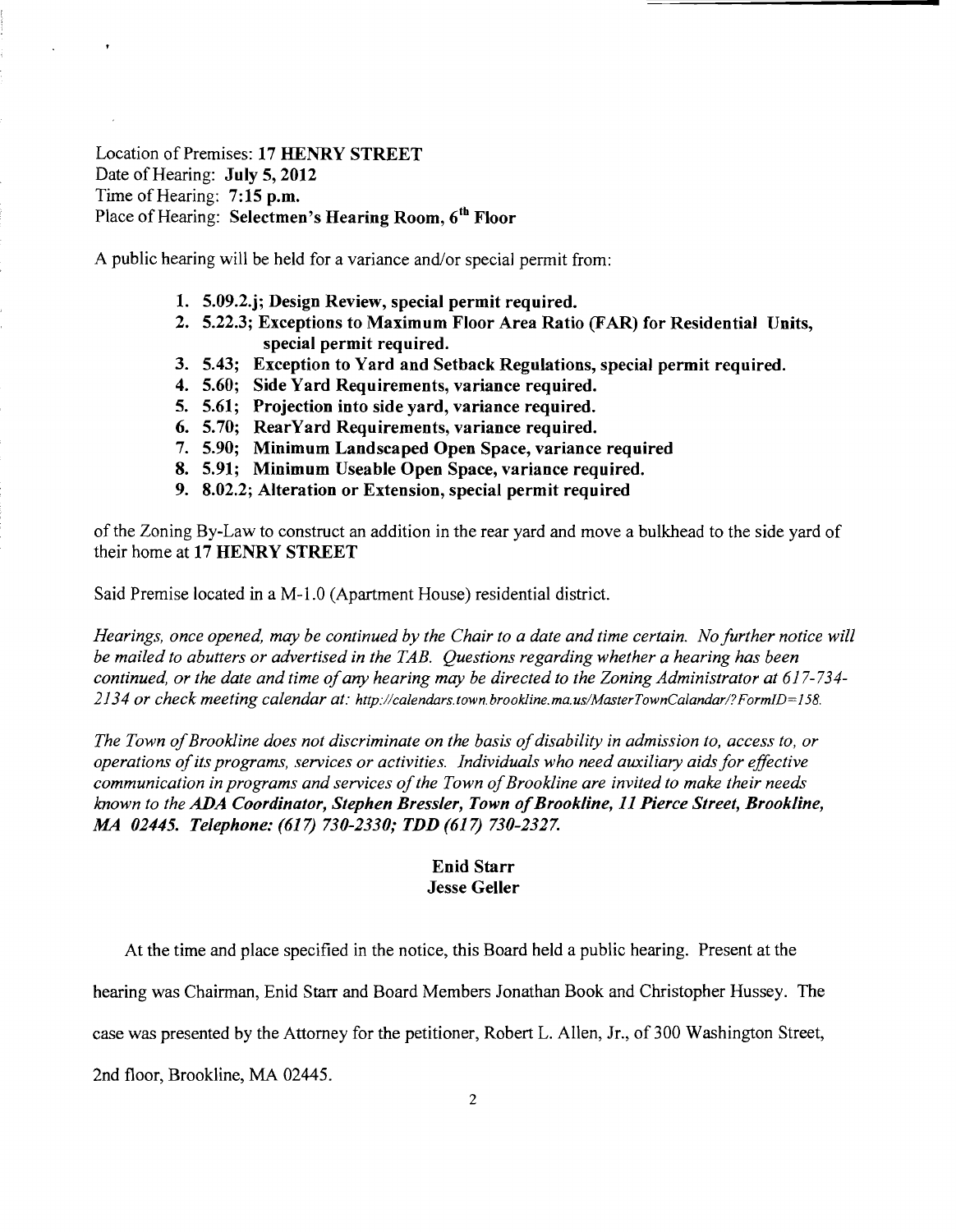Attorney Allen introduced the Petitioner Jake Murray and his architect Chris Hosford. The Petitioner and his wife live at 17 Henry Street and have two kids in the Lincoln school. 17 Henry Street is a 2.5 story single family home that was constructed in 1900. The home is located on a pre-existing nonconforming lot that is undersized and also does not meet the minimum lot width for the M-l.0 zoning district. There is an enclosed porch and a bump out on the rear of the house and a narrow driveway to the side of the house. The property is near the intersection of Cypress and Henry Streets and the surrounding uses are primarily residential with some commercial on Cypress Street. The Petitioner is proposing to construct a 150 square foot single story addition on the rear of their home, replacing the existing rear vestibule and bump out, which will allow them to enlarge the kitchen and create a new mudroom. The project came about after the Petitioner detected the rear portion of the kitchen was sinking and some structural upgrades were going to be needed. The existing kitchen is about 90 sf and the proposed is 160 sf. In order to accomplish this addition the bulkhead leading down to the unfmished basement would need to be moved from the rear yard to the side yard. Attorney Allen informed the Board that there was neighborhood support and unanimous support from the Planning Board.

At this point in the hearing, the architect Chris Hosford went through the design and answered any technical questions the Board had, and then turned it back to Attorney Allen who informed the Board that the Petitioner was cited under the following section of the Town of Brookline Zoning By-Law: 5.09.2.j Design Review; 5.20 Floor Area Ratio; 5.60 & 5.70 Side and Rear Yard Setbacks respectively; Section 5.91 Minimum Useable Open Space and 8.02.2 Alteration or Extension.

Attorney Allen began explaining that pursuant to Section 5.09.2.j, Design Review, any exterior addition for which a special permit is requested pursuant to Section 5.22 requires a special permit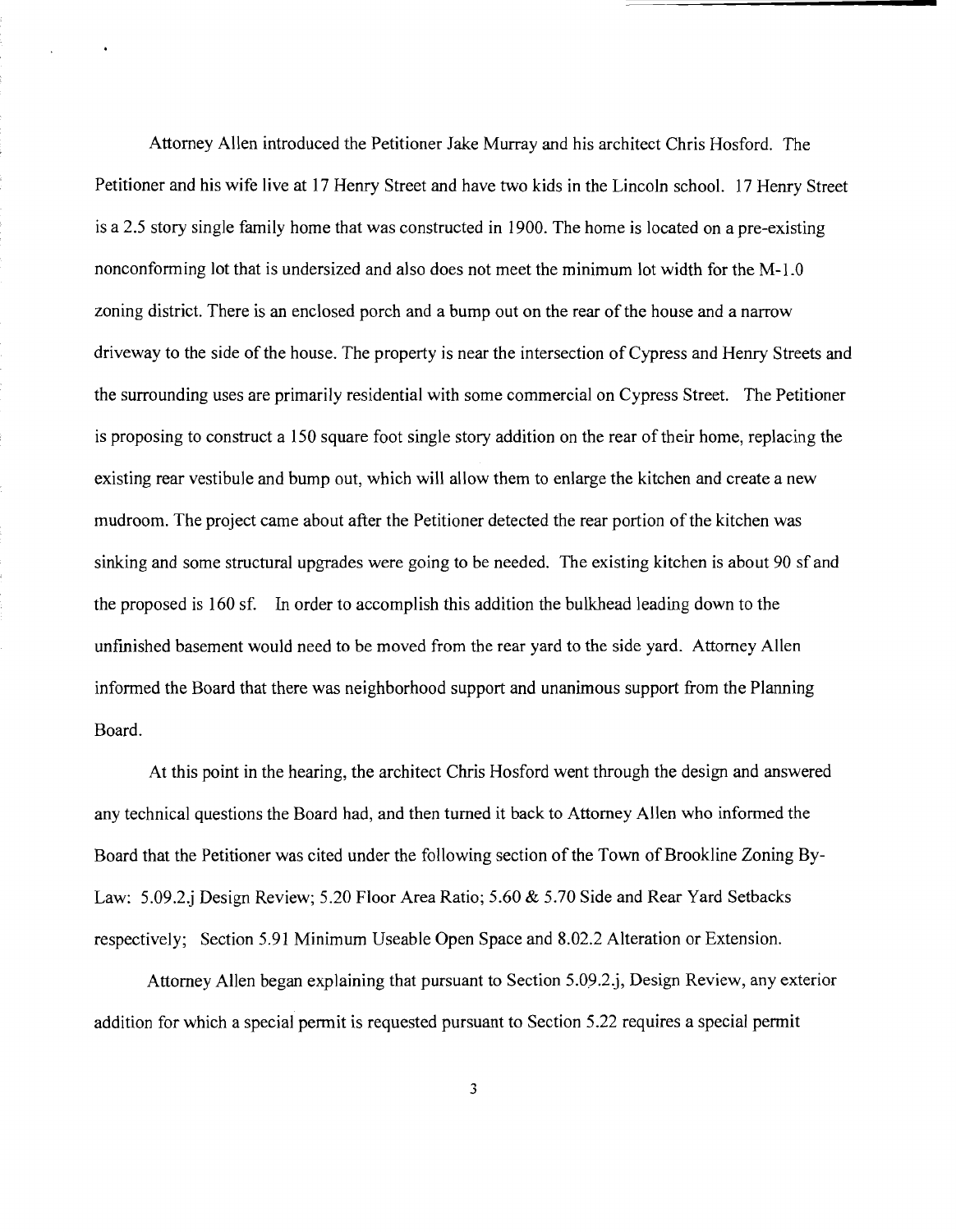subject to the design review standards listed under Section 5.09.4(a-l). Attorney Allen suggested that, as outlined in the Planning Board Report, the relevant conditions have been met.

Regarding the increase of the Floor Area from the existing 97% to 104%, Attorney Allen reminded the Board that pursuant to *Section 5.22.3.c*, the Board of Appeals may grant a special permit for an increase in floor area up to 150% of the allowed FAR provided that the addition is less 350 square feet. Here the addition is 150 sf. Attorney Allen clarified that the side yard setback, which is currently 1.5 ft, is a pre-existing non-conforming condition and will not change. The rear yard, which requires 30 ft, is currently 14 ft and will change under this proposal to 6.8 ft. Attorney Allen suggested that under Section 5.43, the Board of Appeals may waive yard and setback requirements if a counterbalancing amenity is provided. The applicant is proposing to install additional landscaping as a counterbalancing amenity and he will also be replacing a portion of the existing asbestos shingles in the rear of the house, which was supported by the Planning Board.

Attorney Allen suggested that the conditions of Section 8.02.2 which requires a special permit to alter a pre-existing non-conforming structure or use have been met since: (1) The addition is in the rear of the property and the moving of the bulkhead is not visible to anyone and there is no change to streetscape, so the specific site is an appropriate location for such a use; (2) the small addition, will not adversely affect the neighborhood and has support from immediate abutters; (3) no nuisance or serious hazard to vehicles or pedestrians would be created; (4) the counterbalancing amenities soften any impact, and; (5) adequate and appropriate facilities are being provided for the proper operation and proposed use.

Finally, with respect to Useable Open Space, Attorney Allen reminded the Board that it has consistently held that the open space required under the code, here 20%, should be directly related to the additional floor area being added, here 150 sf. Board member Book confirmed that the Board has

4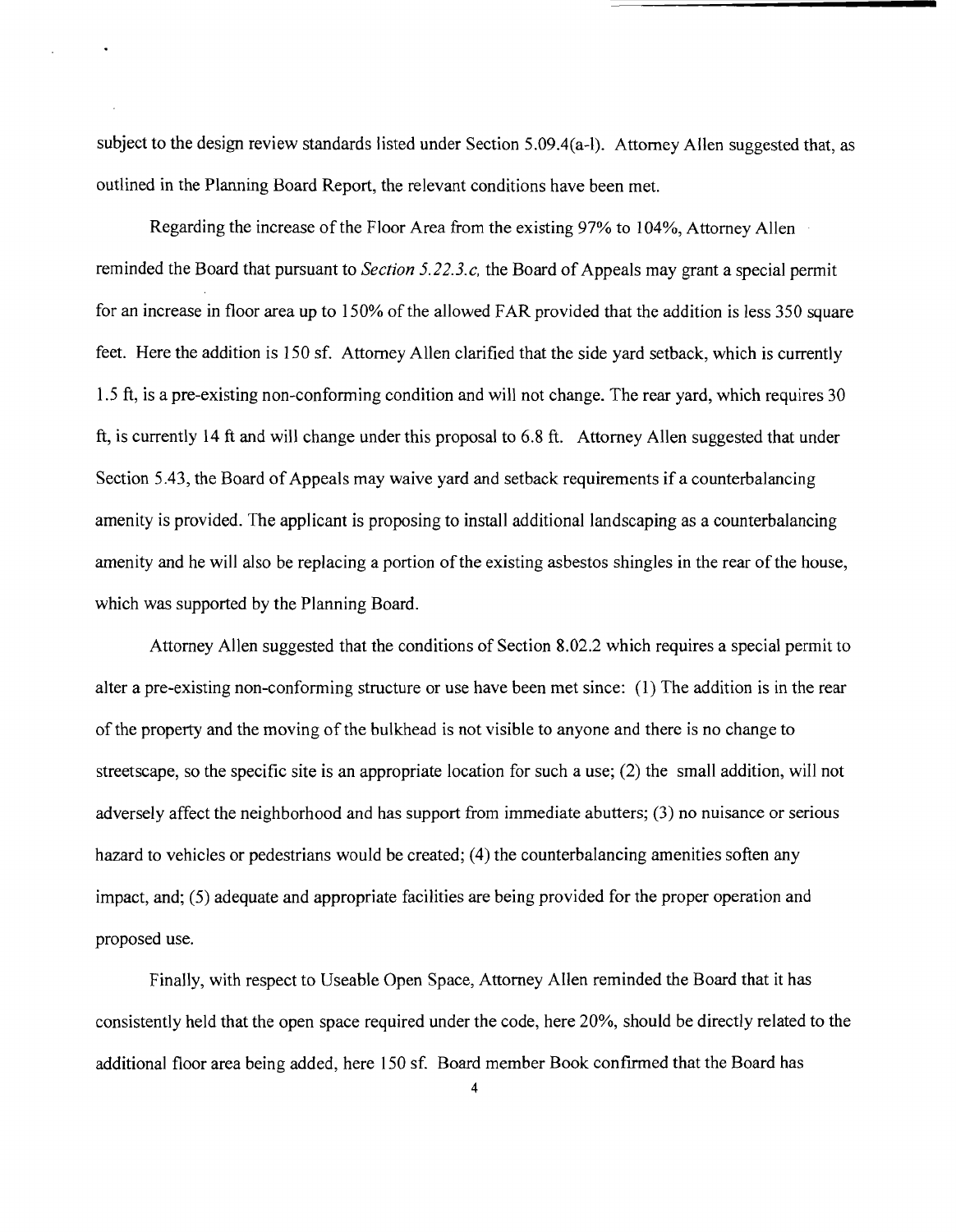looked only at compliance with the required percentage for the additional FAR and asked the architect to

clarify the useable open space. Mr. Hosford reviewed a plan that showed an existing 12% or 227 SF of

useable open space and the proposed plan which would have 18% or 405 sf. Based on this, Attorney

Allen suggested that a variance is not needed, and the Useable Open Space is in compliance.

Chairman Starr asked whether anyone in attendance wished to speak in favor of or against the

proposal. No one rose.

Courtney Synowiec, Planner, delivered the findings of the Planning Board.

Section 5.09.2.j – Design Review: Any exterior addition for which a special permit is requested pursuant to *Section* 5.22 *(Exceptions to Maximum Floor Area Ratio Regulations)* requires a special permit subject to the design review standards listed under *Section 5.09.4(a-I).* All the conditions have been met, and the most relevant sections of the design review standards are described below:

a. Preservation of Trees and Landscape – The addition is replacing an existing vestibule and bump out on the rear of the home and should not disturb any significant plantings.

b. Relation of Buildings to Environment  $-$  The new addition is a single story and should not cause any shadowing on neighboring properties.

c. Relation of Buildings to the Form of the Streetscape and Neighborhood  $-$  The addition will not be visible from the street and will have no impact on the streetscape.

d. Open Space - The addition will result in the loss of 189 s.f. of landscaped open space and 34 s.f. of usable open space. The landscaped open space will still comply, but the usable open space, which is currently nonconforming will be slightly more nonconforming.

### *Section 5.20* - *Floor Area Ratio*

| Section $5.20$ – Floor Area Ratio |                |                 |          |                 |  |  |
|-----------------------------------|----------------|-----------------|----------|-----------------|--|--|
| Floor Area                        | <b>Allowed</b> | <b>Existing</b> | Proposed | Finding         |  |  |
| <b>Floor Area Ratio</b>           |                | 97              | l.04     |                 |  |  |
| % of allowed                      | $00\%$         | 97%             | 104%     | Special Permit* |  |  |
| Floor Area (s.f.)                 | 2.159          | 2.097           | 2.247    |                 |  |  |

\* Under *Section 5.22.3.c*, the Board of Appeals may grant a special permit for an increase in floor area up to 150% of the allowed FAR provided that the addition is less 350 square feet.

Section 5.60 - Side Yard Setback Section 5.61 - Projections into Side Yards Section 5.70 - Rear Yard Setback Section 5.90 - Minimum Landscaped Open Space Section 5.91 - Minimum Useable Open Space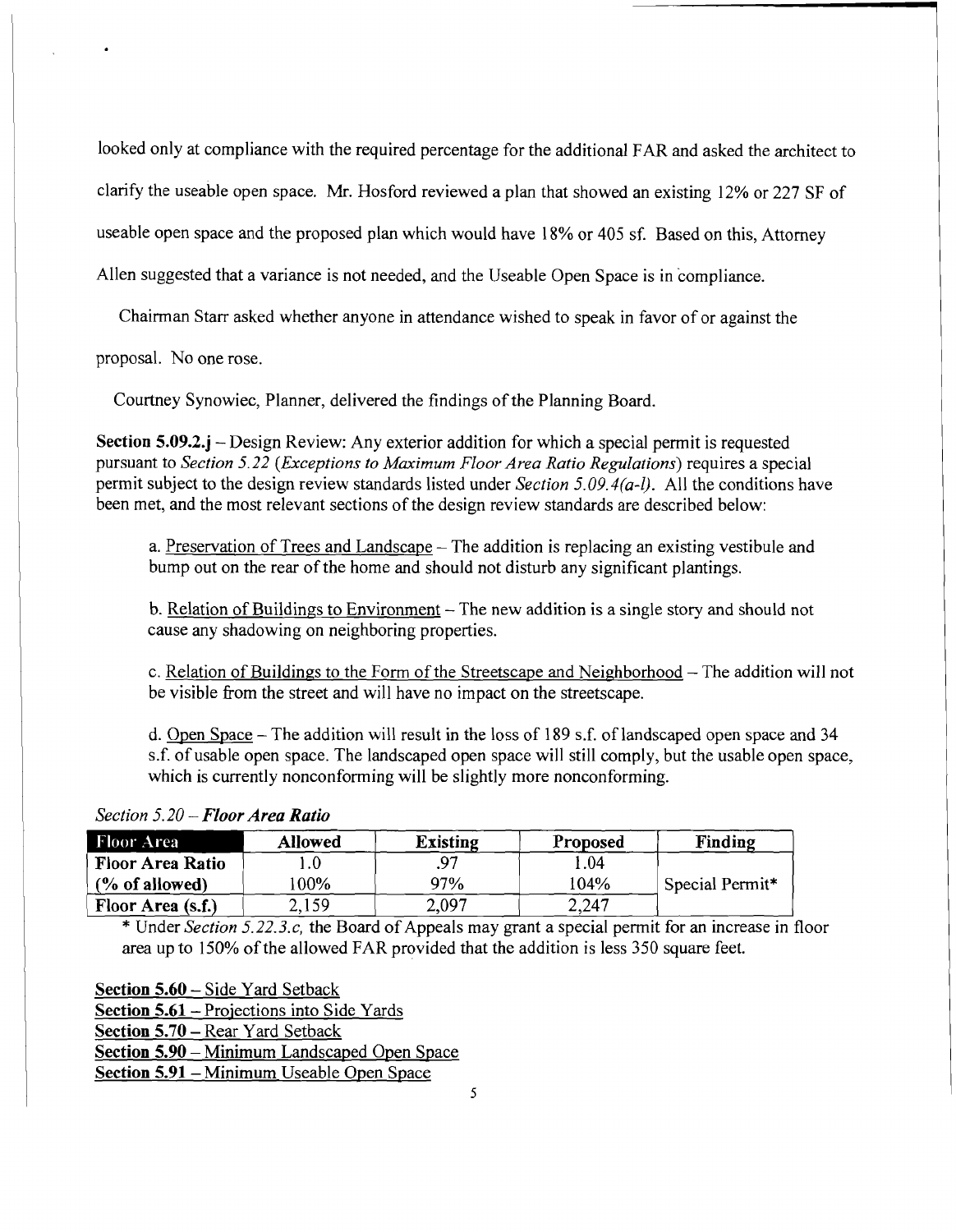| <b>Dimensional Requirements</b> | Required   | <b>Existing</b> | <b>Proposed</b> | <b>Relief</b>   |
|---------------------------------|------------|-----------------|-----------------|-----------------|
| Side Yard Setback               | 7.5'       | 1.5             | 1.5'            | Pre-Existing    |
| Side Yard Setback (bulkhead)    | 4'         | n/a             | 4               | Complies        |
| <b>Rear Yard Setback</b>        | 30'        | 14.1'           | 6.8'            | Special Permit* |
| <b>Landscaped Open Space</b>    | $225$ s.f. | 596 s.f.        | 407 s.f.        | Complies        |
| <b>Usable Open Space</b>        | $450$ s.f. | $261$ s.f.      | 227 s.f.        | Variance        |

\* Under *Section* 5.43, the Board of Appeals may waive yard and setback requirements if a counterbalancing amenity is provided. The applicant is proposing to install additional landscaping as a counterbalancing amenity.

### **Section 8.02.2 – Alteration or Extension**

 $\mathbf{r} = \mathbf{r} \mathbf{r}$ 

A special permit is required to alter a pre-existing non-conforming structure or use.

Ms. Synowiec reported that the Planning Board is supportive of this proposal. The addition is modest

in size, will help improve the functionality of the home and is complementary to the existing structure.

The new addition will have no impact on the streetscape and should have minimal impacts on

neighboring properties as the addition is only a single story and many of the surrounding structures are

also built very close to the lot lines.

# **Therefore, should the Board of Appeals find the statutory grounds for a variance are met, the Planning Board recommends approval of the plans by Helios Design Group, dated** 5/3/2012, **subject to the following conditions:**

- 1. Prior to the issuance of a building permit, the applicant shall submit final plans and elevations subject to the review and approval of the Assistant Director of Regulatory Planning.
- 2. Prior to the issuance of a building permit, the applicant shall submit a final landscape plan indicating all counterbalancing amenities subject to the review and approval of the Assistant Director of Regulatory Planning.
- 3. Prior to the issuance of a building permit, the applicant shall submit to the Building Commissioner for review and approval for conformance to the Board of Appeals decision: 1) a final site plan stamped and signed by a registered engineer or land surveyor; 2) final building elevations stamped and signed by a registered architect; and 3) evidence that the Board of Appeals decision has been recorded at the Registry of Deeds.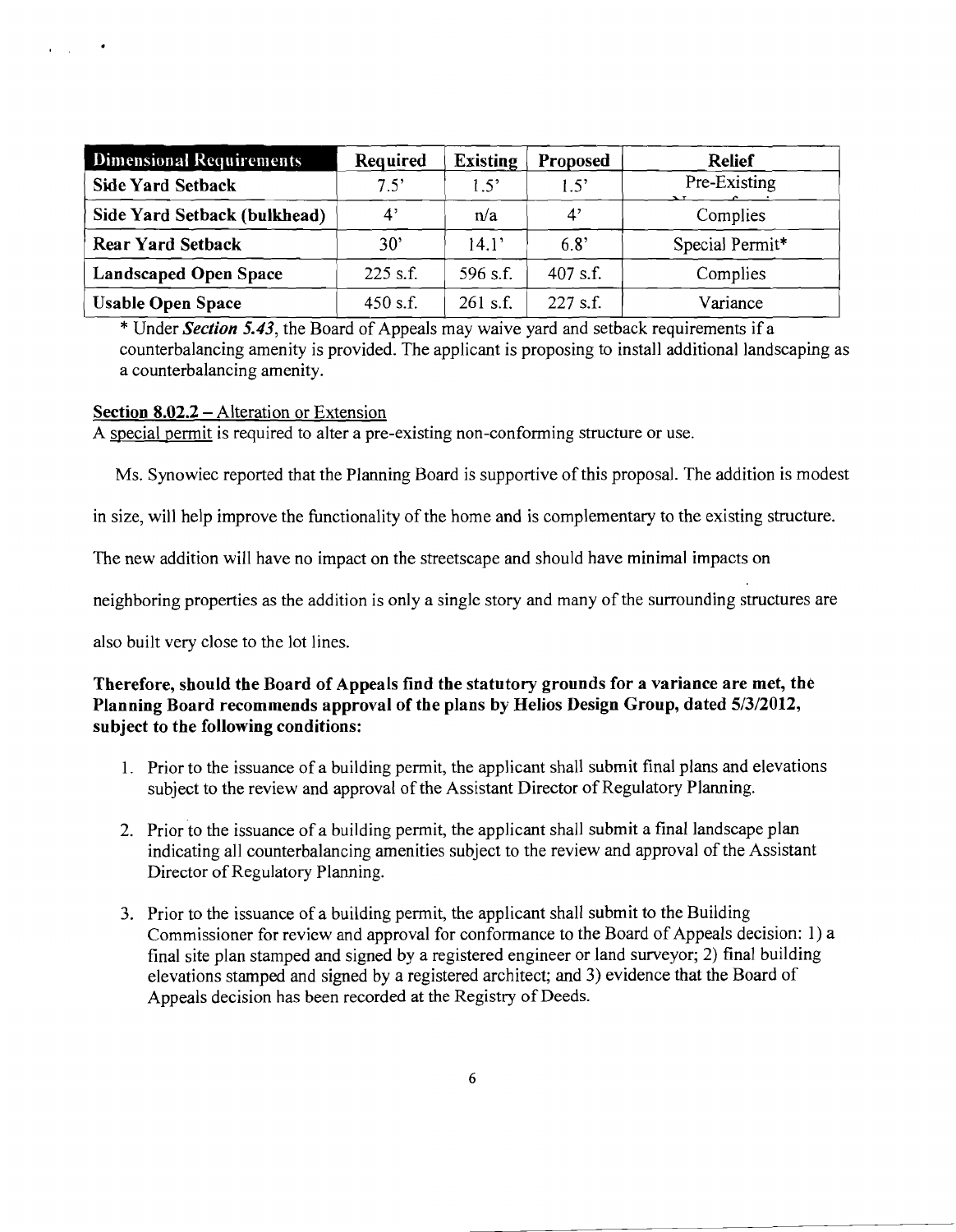The Chairman then called upon Michael Yanovich, Chief Building Inspector, for the report from the Building Department. Mr. Yanovitch stated that the Building Department is supportive of this modest proposal and that should the Board grant the requested relief that he would ensure that the project is completed in accordance with the approved plans and the requirements of the State Building Code.

, .

The Board, having heard all the testimony, deliberated on the merits of the application. The Board discussed the addition and found that 150sfwas reasonable and felt that any impact would be minimal. They questioned whether the Petitioner discussed this with all the abutters and that was confirmed. The Board found that no relief was needed for the Useable Open Space as the Petitioner was able to provide the required percentage of Useable Open Space for the requested increase in the FAR.

The Board, having deliberated on this matter and having considered the foregoing testimony, concludes that it is desirable to grant Special Permits and that the petitioner has satisfied the requirements necessary for relief outlined by Attorney Allen. Also, the Board made the following specific findings pursuant to **Section 9.05** of the Zoning By-Law:

- a. The specific site is an appropriate location for such a use, structure, or condition.
- b. The use as developed will not adversely affect the neighborhood.
- c. There will be no nuisance or serious hazard to vehicles or pedestrians.
- d. Adequate and appropriate facilities will be provided for the proper operation of the proposed use.

Accordingly, the Board voted unanimously to grant the requested relief subject to the following conditions:

7